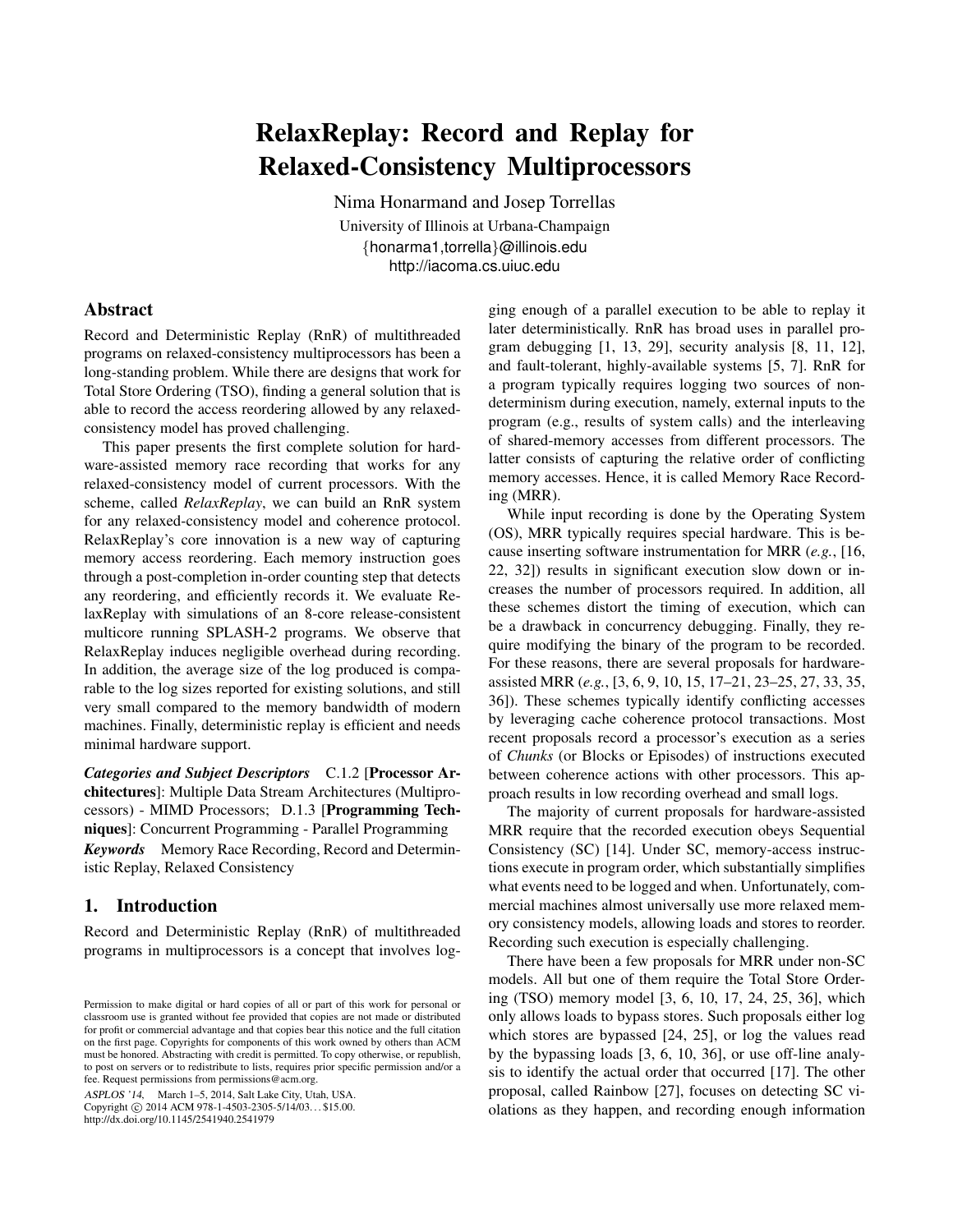to replay them. However, this scheme requires a coherence protocol that is centralized and that needs substantial hardware changes. Moreover, the operation of the scheme's major components is not clearly described in the paper. All these schemes are discussed in detail in Section 6. Overall, the long-standing problem of finding a general MRR solution that works for any relaxed-consistency model (such as that of ARM [2], Power [26] or Tile [30] processors) is still open.

This paper contributes with the first complete solution for hardware-assisted MRR that works for any relaxedconsistency model of current processors. With the scheme, called *RelaxReplay*, we can build an RnR system that works for any relaxed-consistency model and any cache coherence protocol. RelaxReplay's key innovation is a new approach to capture memory access reordering. Specifically, each memory instruction goes through a post-completion in-order counting step that detects any reordering, and efficiently records it in the log. We present two designs, called *RelaxReplay Base* and *RelaxReplay Opt*, with different emphases on hardware requirements, log size, and replay speed.

Several salient characteristics of the RelaxReplay mechanism to capture memory access reordering are:

• It only relies on the write atomicity property of coherence protocols, and not on knowing the detailed specifications of the particular relaxed-consistency model. Such specifications are often high-level and hard to map to implementation issues.

• It can be combined with the specific chunk-ordering algorithm of any existing chunk-based MRR proposal. As a result, that proposal, designed for a certain coherence protocol, can now record relaxed-consistency executions.

• It has modest hardware requirements. Its hardware is local to the processors and requires no change to the cache coherence protocol.

• It produces a compact log representation of a relaxedconsistency execution.

• The resulting log enables efficient deterministic replay with minimal hardware support.

We evaluate RelaxReplay with simulations of an 8-core Release-Consistent (RC) multicore running SPLASH-2 applications. The results show that RelaxReplay induces negligible overhead during recording. In addition, the average size of the log produced is 1–4x the log sizes reported by existing SC- or TSO-based MRR systems. Hence, the bandwidth required to save this log is still a small fraction of the bandwidth provided by current machines. Finally, deterministic replay using this log is efficient: the sequential replay of these 8-processor executions with minimal hardware support takes on average 6.7x as long as the parallel recording.

This paper is organized as follows: Section 2 provides a background; Sections 3 and 4 presents RelaxReplay's design and implementation, respectively; Section 5 evaluates RelaxReplay and Section 6 discusses related work.

# 2. Background on Chunk-Based Recording

State-of-the-art proposals for hardware-assisted MRR record each processor's execution as a series of *Chunks* (also called Blocks or Episodes) of instructions executed between communications with other processors [3, 9, 10, 18, 19, 23– 25, 33]. The chunks of different processors are ordered in a graph based on inter-processor data dependences. A typical chunk-based recorder provides three main functionalities: (1) establishes chunk boundaries such that each chunk's execution appears atomic, (2) establishes a proper order between chunks that captures all data dependences (to ensure correct replay) and has no cycles (to avoid replay deadlocks), and (3) represents chunks in the log in an efficient format.

Chunk boundaries are set at points where the executing processor communicates with other processors. Chunk-based recorders usually keep track of the read and write operations performed by the instructions of the current chunk. Often, the addresses of these operations are hashed in Bloom filters [4] and stored as read and write signatures. At the same time, the hardware checks for cache-coherence transactions that conflict with the read or write set of the current chunk. When one does, we have detected an inter-processor data dependence. Then, in simple designs, the current chunk is terminated and a new chunk starts. There are optimizations that allow chunks to grow beyond the conflicts.

Chunk-based recorders must ensure that the chunk containing the source of a dependence is ordered before the chunk containing the destination of it. For this, some schemes piggyback ordering information on coherence messages (e.g., [10, 33]) or add new messages [23]. Specifically, when an incoming coherence request conflicts with the local chunk, the global order of the local chunk is sent to the requesting processor (or broadcasted to all processors in [23]), so that its chunk orders itself after the local one. Alternatively, other schemes rely on a globally-consistent clock (e.g., [9, 24, 25]) that is available to all processors to establish chunk ordering. In both cases, by replaying the chunks according to their global order, all data dependences will be enforced.

Chunk-based recorders log chunks in a very efficient format. Specifically, a chunk is represented as the number of instructions (or memory operations) performed in the chunk, together with the recorded global ordering of the chunk.

### 2.1 Advantages of Chunk-Based Recording

Chunk-based recorders have at least three advantages over non chunked-based ones that have made them popular. Firstly, their operation lends itself to a relatively simpler hardware implementation in the cache hierarchy, while still generating small log sizes. Secondly, they support applicationlevel RnR especially well because their recording hardware can be easily virtualized [9, 19, 25] and shared by multiple independent applications.

A third advantage is that the resulting logs can be efficiently replayed with minimal hardware support [9]. Specif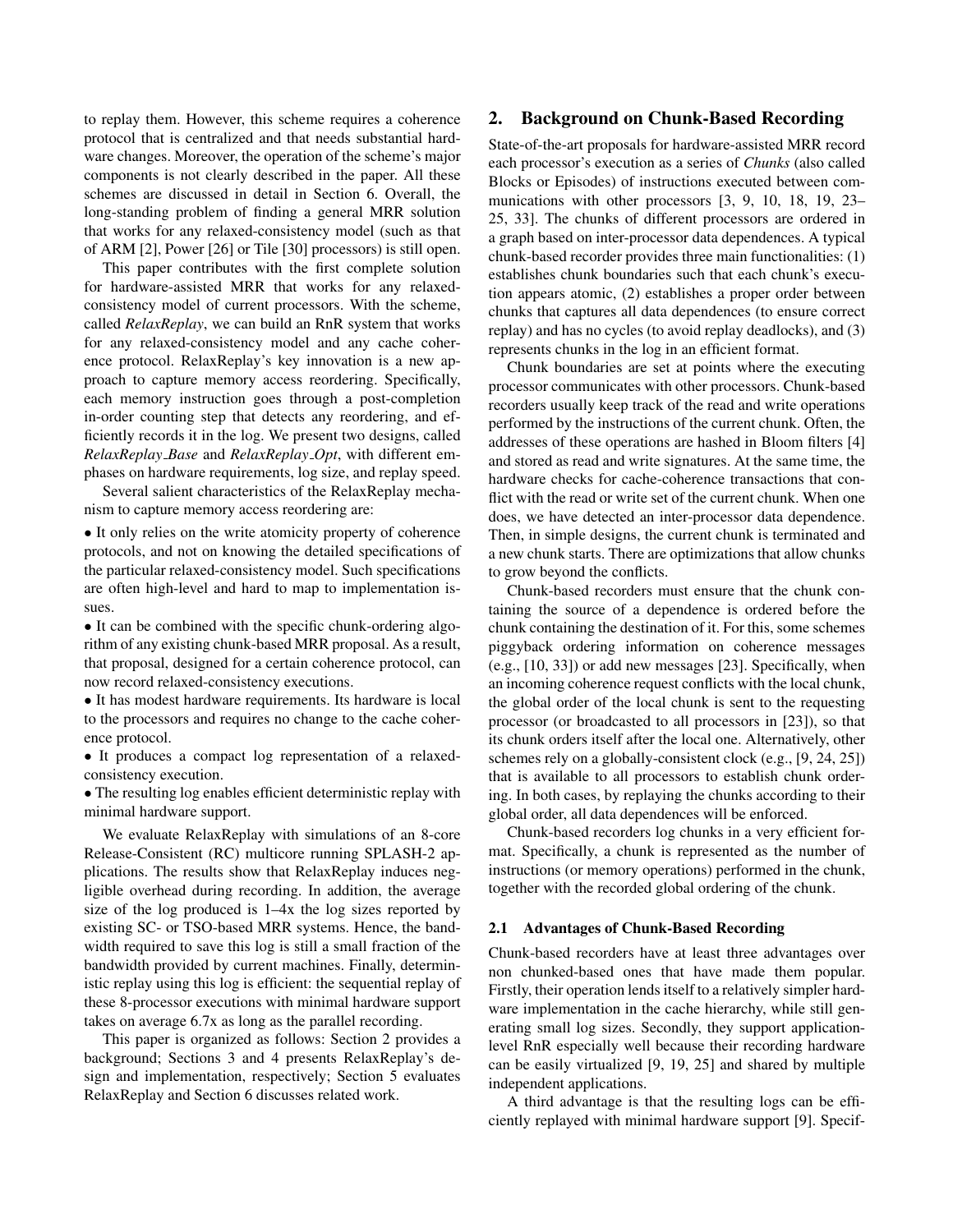ically, all that they need is a counter that counts the number of instructions (or memory-access instructions) executed, and then triggers a synchronous interrupt when the number of instructions in the chunk are exhausted. In this way, instructions can be replayed natively by the hardware rather than being simulated by an instruction simulator. At the same time, a simple software module can enforce the recorded chunk order [9]. This combined hardware/software solution enables efficient native replay. Moreover, with the appropriate design, the resulting logs can be replayed in parallel [3, 9], and deliver fast replay.

### 2.2 Main Limitation: Access Reordering

In its basic form, chunk-based recording (as well as non chunk-based one) relies on the assumption that processors expose their memory operations to the coherence subsystem in program order, providing a sequentially-consistent environment [14]. Hence, any execution that violates SC cannot be captured by these recorders.

Unfortunately, commercial machines almost universally use more relaxed memory models, allowing loads and stores to perform out of program order. For example, to show how aggressive modern processors are, Figure 1 shows the fraction of memory-access instructions that are performed out of program order — i.e., with some earlier memory instructions still pending. The details of the experiment are discussed in Section 5.1. Of all the memory instructions, on average, 59% are out-of-order loads and 3% are out-of-order stores.



Figure 1. Fraction of all the memory-access instructions that are performed out of program order.

To begin to address this problem, there have been a few proposals for MRR under non-SC models. As indicated in Section 1 and discussed in Section 6, however, these proposals address only a conservative memory model (TSO), or are otherwise limited. To help popularize RnR, we need to find a general solution for MRR that works for any of the relaxed-consistency models used in current processors (such as ARM [2], Power [26] or Tile [30]). The rest of this paper presents a solution to this problem that is compatible with the use of chunk-based recording.

# 3. RelaxReplay Design

# 3.1 Concept of Interval

To understand RelaxReplay, we define the concepts of *performing* and *counting* a memory-access instruction, and the notion of an *Interval*. A load instruction *performs* when the data loaded returns from the memory system and is deposited into a register. Later, the load retires when it reaches the head of the Reorder Buffer (ROB) and has already performed. A store instruction retires when it reaches the head of the ROB and its address and data are available. At this point, the store is deposited into the write buffer. Depending on the memory consistency model, the store can be merged with the memory system right away, or has to wait to do so until all earlier stores have been removed from the write buffer. Merging may trigger a coherence transaction. When the coherence transaction terminates (i.e., when all the necessary replies and acknowledgments have been received), the store has *performed*. Finally, in RelaxReplay, each retired load and each performed store in the processor goes through an additional *logical* stage in program order that we call *Counting*. Counting records the completion of the instruction in program order. Hence, each memory-access instruction has a *Perform* event and a *Counting* event.

An *Interval* in the execution of a processor is the *period of time* between two consecutive communications of the processor with other processors. An interval has a *Perform Set* and a *Counting Set*. These are the sets of perform and counting events, respectively, that took place in the processor during the interval. The set of perform events in an interval may correspond to memory-access instructions that are *not* contiguous in program order. This is because, in a relaxedconsistency machine, accesses can perform out of order. This is in contrast to the instructions of a chunk in a conventional chunk-based recorder, which are required to be contiguous. However, the set of counting events in the interval do correspond to consecutive memory-access instructions, since counting is done in program order.

#### 3.2 Main Idea in RelaxReplay

In an RnR environment that supports general relaxed consistency models, working with chunks of contiguous instructions, as in conventional chunk-based recorders, is inconvenient. Instead, we propose to use the interval abstraction, which directly corresponds to the work performed between communications. To show the usability of intervals, we make two observations.

# Observation 1: In memory-consistency models that support write atomicity, the perform event of a given access can only be placed in a single interval.

The property of write atomicity means that a write operation by a processor can be observed by another processor only if it has been made visible to all other processors, and that writes to the same location are serialized [28]. This prop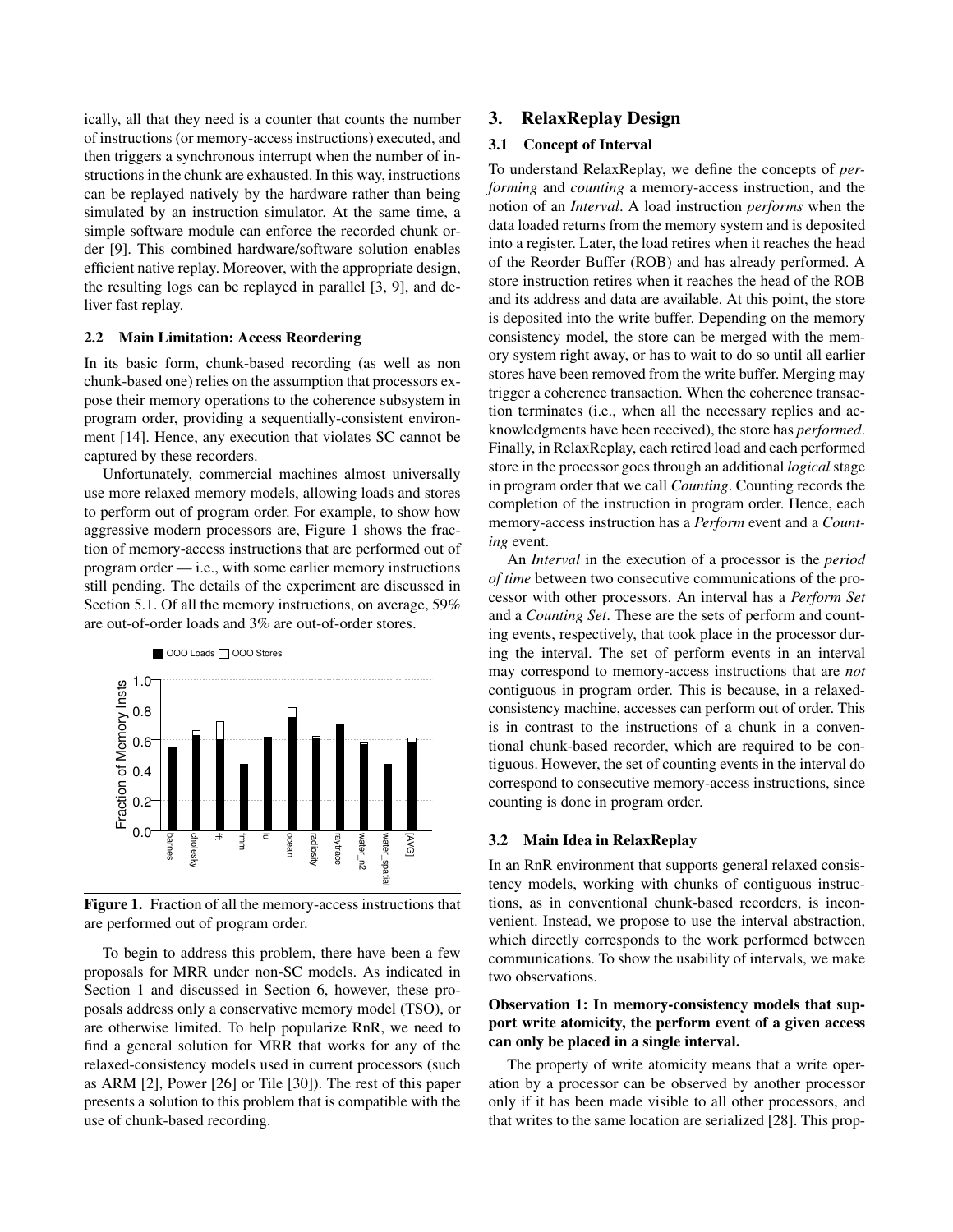erty, which is typically enforced by the coherence substrate, is provided by all the popular multiprocessor systems in use today. It implies that the execution of a memory access can be thought of as atomic, and can only be placed in a single interval, namely the one where the access *performs*. As a result, we can record the execution of a processor as a sequence of intervals, where each access is assigned to the interval where it performs.

Unfortunately, representing an interval as a set of perform events is inefficient. Indeed, since memory instructions are performed out of program order, we would have to record the complete list of such events. To reduce the state we need to log, it is better to record the interval as a set of counting events (which can be efficiently represented as a *range* of consecutive in-order memory instructions) plus some reorder information. A second observation allows us to keep this additional reorder information that we need to record to a minimum.

# Observation 2: For the large majority of memory-access instructions, we can logically move the perform event forward in time to coincide with its counting event.

Given a memory-access instruction by a processor  $(P_1)$ , we can logically move its perform event forward in time to coincide with its counting event if no other processor  $(P_i)$ has observed the access between the two points in time.  $P_i$ observes the access if it issues a conflicting access to the same (line) address that causes a coherence transaction that reaches  $P_1$  between the two points. By "moving", we mean that, as far as the other processors are concerned, the instruction can be assumed to have performed at the point of its counting. Since the access has not yet been observed by any other processor, this assumption will not affect any of the interprocessor dependences and, therefore, is correct. Fortunately, in practice, the large majority of accesses are not observed between the two events.

As an example, Figure 2(a) shows a store (ST) and a load instruction (LD) from a processor in program order, and their perform (P) and counting (C) event times. It also shows the time when an external communication occurs and, therefore, the interval terminates. In the figure, the perform events are in order. Figure 2(b) shows the case when the perform events are out of order. In both cases, each perform event happens in the same interval as its corresponding counting event and, thus, can be trivially moved to its counting time. Therefore, in both cases, we can concisely represent this interval as including the two accesses in program order.

In Figure  $2(c)$ , the load has its perform and counting events in two different intervals. In this paper, we present two version of RelaxReplay, depending on how we deal with this case. In a base design with simpler hardware, called *RelaxReplay Base*, the perform event is never moved across intervals to its counting event; in an optimized design with more hardware, called *RelaxReplay Opt*, the perform event is still moved across intervals to its counting event if none of



**Figure 2.** Examples of a two-instruction pattern with different timings for their perform (P) and counting (C) events.

the coherence transactions received between the two events conflicts with the (line) address of the access.

If RelaxReplay is able to move all the perform events to their counting events, each interval is concisely logged as comprising a certain number of accesses in program order — irrespective of the *actual access reordering* that occurred during recording due to the relaxed consistency model. Otherwise, the log entry for an interval also includes additional information on what accesses were counted in the interval but were out of order. We will discuss the exact representation later. Since, for the large majority of accesses, RelaxReplay is able to move the perform events to the counting events, the RnR log of intervals is both *stored and replayed* efficiently.

Overall, RelaxReplay is able to record an execution under any memory consistency model with write atomicity, and store it in a log for efficient deterministic replay. RelaxReplay relies on hardware that tracks the perform and counting events of each memory access and, while watching for conflicting accesses from other processors, tries to combine them before storing a compact representation of intervals in the log.

Note that RelaxReplay's goal is to record intervals. For a full MRR solution, we also need a mechanism to establish a proper order between intervals of different processors. For this, we can use any of the existing chunk-based recording schemes. Such schemes now use coherence messages and read/write signatures to establish a proper order between intervals rather than chunks.

Next, we describe the architecture that processes perform and counting events, how it handles store-to-load forwarding, and how we replay a RelaxReplay log.

#### 3.3 Tracking Instruction Events in RelaxReplay

Intuitively, the RelaxReplay architecture requires a longer ROB that keeps each memory-access instruction in the processor beyond retirement, and until it is ready to be counted. At that point, if the instruction's perform event can be moved to its counting event, the instruction is included in the current interval as an in-order access, and logged as such. Otherwise, the instruction is included in the current interval as a reordered access, with enough state added to the log so that it can be correctly replayed.

In practice, rather than enlarging the ROB, RelaxReplay adds a hardware structure to the processor that works in parallel with the ROB for memory-access instructions. The structure is a circular FIFO called *Tracking Queue* (TRAQ)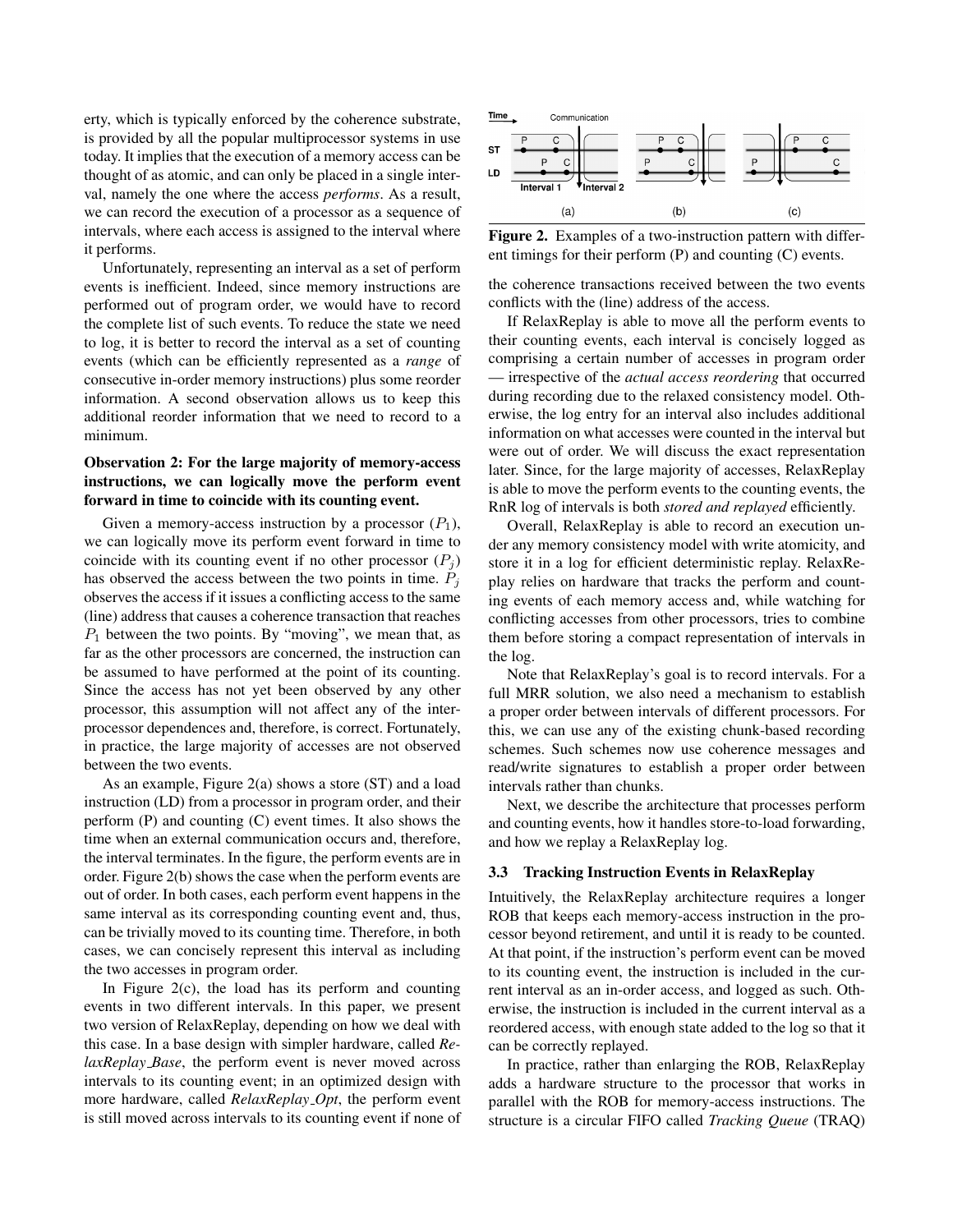(Figure 3). As a memory-access instruction is inserted in the ROB, it is also inserted in the TRAQ. A memory-access instruction is removed from the TRAQ when it is at the head of the TRAQ and is ready to be counted — i.e., for a load, it is performed and retired, and for a store, it is retired and performed. At that point, the instruction is counted and added to the log record for the interval. Note that the TRAQ can contain both non-retired and retired accesses. The ROB-like structure of the TRAQ enables RelaxReplay to handle the squashing of speculative instructions easily, as we explain in Section 4.



Figure 3. High-level architecture of RelaxReplay.

RelaxReplay keeps in a register the ID of the interval that is currently being processed at the head of the TRAQ. This ID is a counter called *Current Interval Sequence Number* (CISN) (Figure 3). Every time the processor communicates with another processor, the current interval is terminated, its information is stored in the memory log, the CISN is incremented, and a new interval starts.

The fundamental operation of the RelaxReplay hardware is simple. When a memory-access instruction is performed, the current value of the CISN is copied to the instruction's TRAQ entry. It is stored in a field called *Performance Interval Sequence Number* (PISN). When the instruction reaches the TRAQ head and is counted, its PISN is compared to the CISN. At this point, there are several possible outcomes.

First, if the two values are the same, the interval has not changed since the perform event. Hence, RelaxReplay logically assumes that the memory-access instruction performs at the point of counting. In this case, RelaxReplay simply increments the count of consecutive memory-access instructions that have executed in this interval. Such count will be included in the log record for the interval that will be stored to memory when the interval terminates. An example of this case is shown in Figure 4(a), which depicts a load that performs and is counted in interval 10, and whose perform point is logically moved by RelaxReplay to its counting point.

Second, if the PISN and CISN are different, the interval has changed because the processor has communicated between the perform and counting events. In RelaxReplay Base, we process the access as reordered, as we will see later. In RelaxReplay Opt, the hardware checks if the access is indeed reordered by comparing its (line) address to the (line) addresses of all the coherence transactions that the processor received since the PISN interval. Such addresses are collected in hardware in a structure called *Snoop Table* (Figure 3). This structure is only present in RelaxReplay Opt, and is described in detail in Section 4.2.

If the comparison shows that no transaction conflicting with that address has been received, then RelaxReplay logically assumes that the memory-access instruction performs at this point, as in the first case. As before, RelaxReplay increments the count of consecutive memory-access instructions that have executed in this interval. An example is shown in Figure 4(b), which depicts a load that performs in interval 10 and is counted in 12. Since the processor has received no transaction that conflicts with this address in the meantime, the perform point is logically moved.

However, if the comparison finds that a conflicting transaction has been received, or the machine only supports RelaxReplay Base, then the hardware records a reordered access. The following sections describe the cases of a reordered load and a reordered store separately.

# 3.3.1 Reordered Loads

To be able to record reordered loads, RelaxReplay needs to retain the values that loads obtain as they perform, until the loads' counting time. Such values are stored in the corresponding TRAQ entries, as part of what Figure 3 refers to as *Other*.

When RelaxReplay counts a load and finds that it is reordered, it does not increment the count of consecutive memory-access instructions executed in this interval. Instead, it adds a special type of entry in the log record for the interval. The entry contains the value that was returned by the load as it performed (and was retained in the TRAQ). Later, when the execution is deterministically replayed, the value is read from the log and supplied to the destination register of the load. In this way, the replay of the load in program order can correctly reproduce what happened in the recorded execution out of program order. If, instead, during the replay, the load tried to access the memory system as it replayed, it might read an incorrect value. Note that any consumers of the load, as they are replayed in program order, will obtain the correct value. Xu et al. [36] used this approach of recording the values returned by out-of-order loads in the log for TSO machines.

An example is shown in Figure 4(c). A load performs in interval 10, and the processor later receives a coherence event that conflicts with the loaded address. The load is counted in interval 12. RelaxReplay then takes the value read by the load and stores it in the log record for interval 12.

# 3.3.2 Reordered Stores

To be able to record reordered stores, RelaxReplay needs to retain the values they write and the addresses they write to, until the writes' counting time. Such values are saved in the TRAQ entries as part of the *Other* fields.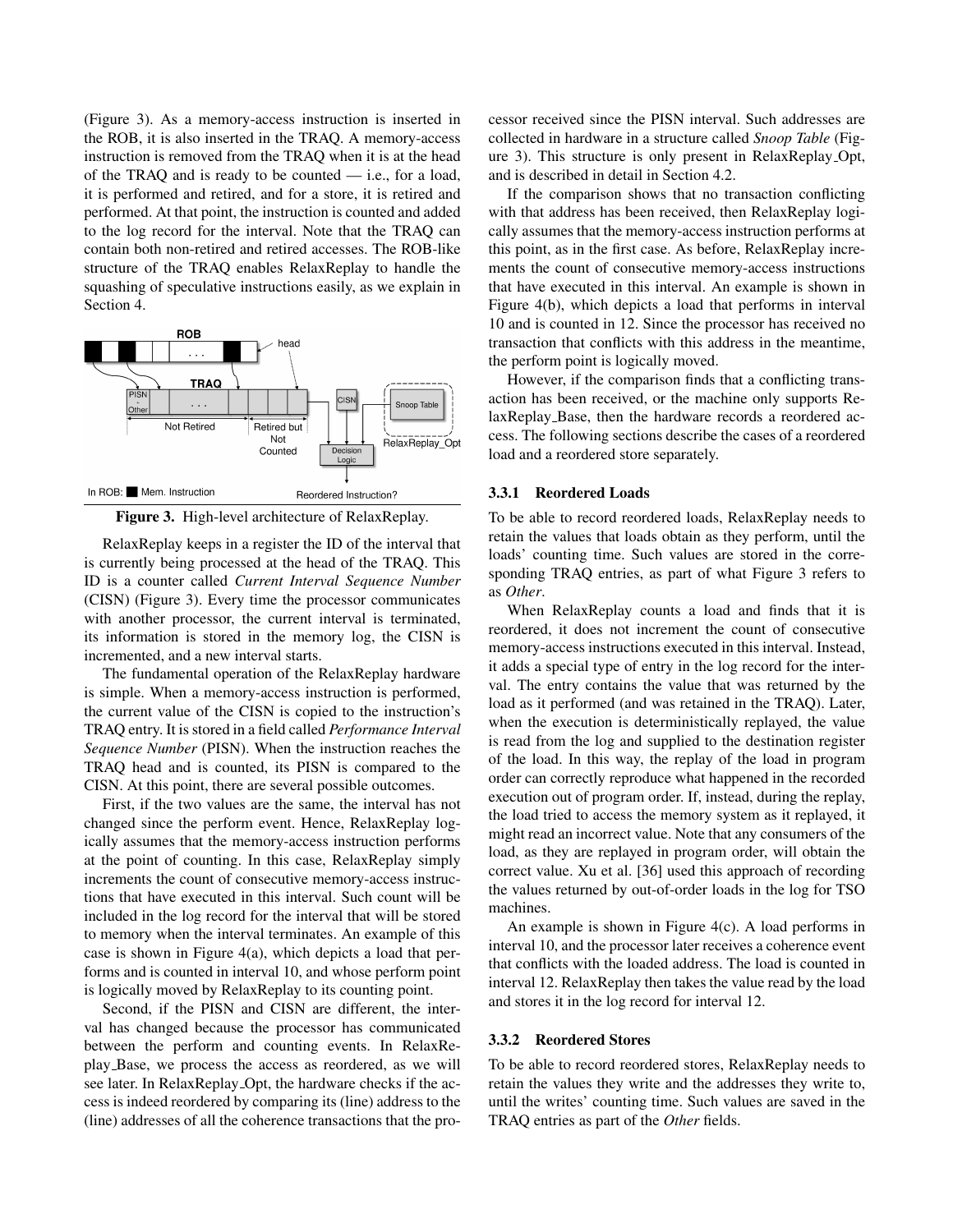

Figure 4. Examples of RelaxReplay operation with perform (P) and counting (C) events.

When RelaxReplay counts a store and declares it reordered, it does not increment the count of consecutive instructions executed in this interval. Instead, it adds another special type of entry in the log record for the interval. The entry contains the address written to, the value written, and the difference between CISN and the value of PISN in the store's TRAQ entry. We call this difference *Offset*; it denotes how many intervals ago the store performed.

Before this log can be used for deterministic replay, this entry needs to be extracted from this interval's record and inserted in the record of an earlier interval — specifically, at the end of the interval that is *Offset* positions earlier, which is the interval when the store performed. In the interval where the store is counted, we leave a dummy entry so that the store is not re-executed there. This "patching" step can be done as an off-line pass or on the fly as the log is read for replay.

After this change is made, the log is ready for replay. The store entry is found in the interval when it was performed, and the log contains the value to store and the address to store to. The store is thus executed, exactly reproducing the conditions in the recorded execution. In the interval where the store was counted, the store instruction is skipped (as indicated by the dummy entry mentioned above).

Figure 4(d) shows an example of a store that performs at interval 10, and the processor later receives a conflicting coherence event. The store is counted in interval 12. RelaxReplay then takes the value and address from the TRAQ and, together with an offset of 2, stores them in the log record for interval 12.

#### 3.3.3 Example

To understand the format of the log record for an interval, Figure 4(e) shows the more extensive example of an interval that counts 8 memory-access instructions. Of these,  $i_1$ ,  $i_2$ ,  $i_4$ ,  $i_5$ ,  $i_7$ , and  $i_8$  both perform and are counted in interval 15. However there is a load (*LD*) and a store (*ST*) that perform in

interval 10 and are counted in interval 15. Assume that none of the communications between intervals 10 and 15 conflict with the addresses accessed by *LD* or *ST*.

If we use RelaxReplay Base, the hardware does not know that there is no conflict and assumes that *LD* and *ST* are reordered. Hence, as shown in Figure 4(e), as it counts *LD*, it reads the value that *LD* loaded and saves it in the log record. As it counts *ST*, it reads the value that *ST* stored and the address it stored to, computes the offset of 5, and saves the three values in the log record.

Figure 4(f) shows the resulting log record for interval 15. It contains several entries, which are inserted in order as instructions are counted in order. As  $i_1$  and  $i_2$  are counted, they increment the counter of consecutive instructions that have executed in this interval. As RelaxReplay reaches *LD* and finds it reordered, it saves the counter in an entry of type *InorderBlock*, and resets the counter. This means that there is a group of 2 in-order instructions executed. Then, it records an entry of type *ReorderedLoad* with the value of the load. This means that the next instruction in program order is a reordered load. Then, for instructions  $i_3$  and  $i_4$ , RelaxReplay records another entry of type *InorderBlock* with size 2. Then, RelaxReplay records an entry of type *ReorderedStore* for *ST*, with its address, value, and offset. This entry signifies that the next instruction in program order is a reordered store. Finally, RelaxReplay stores another entry of type *InorderBlock* with size 2 for  $i_7$  and  $i_8$ . This information is enough for the deterministic replay of these instructions. As will be seen later, this log format enables efficient replay.

Figure 4(g) shows the log for the same interval using RelaxReplay Opt. Since RelaxReplay Opt discovers that none of the intervening coherence transactions conflicts with the addresses of *LD* or *ST*, it records *LD* and *ST* as in-order accesses. In general, since the number of truly reordered accesses is very small, this log format is often very compact.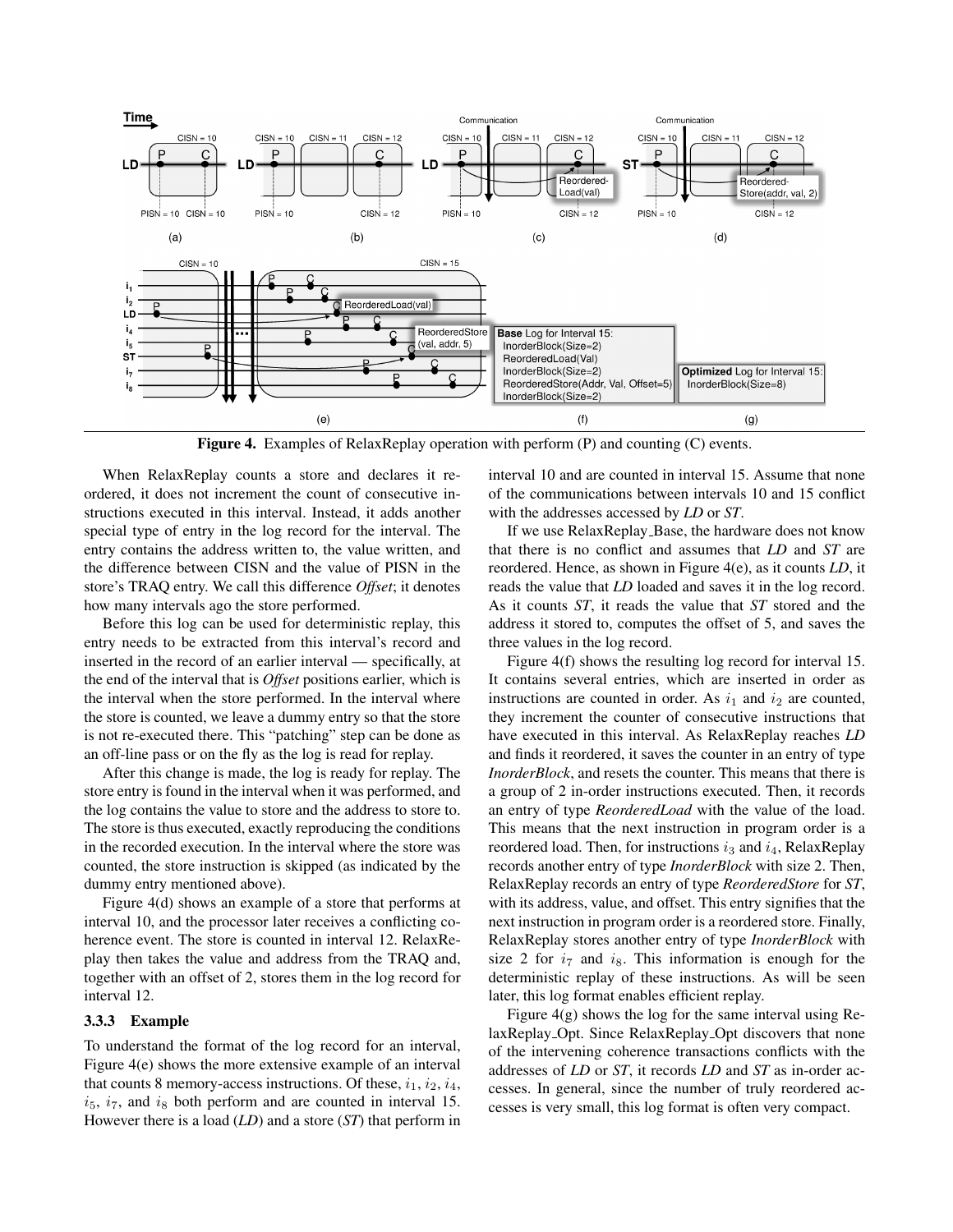More details of the hardware and logging are presented in Section 4. In particular, the *InorderBlock* entries count the number of total instructions in order, not just memory-access instructions. This design eases replay.

## 3.4 Handling Store-to-Load Forwarding

Modern superscalar processors typically allow store-to-load forwarding, whereby a load gets its value from an older store of the same processor that is pending in the write buffer. Such a load is not serviced off the coherent memory; it obtains its value from the non-coherent write buffer. In this section we show that RelaxReplay correctly records such loads.

Figure 5 shows the timing of a forwarding instance, where a load (*LD*) obtains its value from an older store (*ST*). Following RelaxReplay's operation, *LD* performs as soon as it gets the forwarded data, before *ST* merges with the memory system and performs. Later, *ST* is counted and *LD* is counted.



Figure 5. Timing of store-to-load forwarding.

RelaxReplay seamlessly supports this case. Since *LD* gets its value from *ST*, we can assume it *logically* performs at the same time as *ST*. Thus, in order to correctly record *LD*, we only need to monitor conflicting accesses between *ST*'s perform event and *LD*'s counting event (Period 1 in Figure 5). However, this period is properly contained between *LD*'s perform and counting events(Period 2 in Figure 5). Thus, if there is a change of interval (in RelaxReplay Base) or reception of a conflicting coherence transaction (in RelaxReplay Opt) in Period 2, we conservatively assume that it happened in Period 1. In this case, the hardware saves in the log the value obtained by *LD* at its perform point, and the replay system later uses it at the counting point. Otherwise, the hardware correctly moves *LD*'s perform point to its counting point. No change to RelaxReplay is needed.

# 3.5 Replaying a RelaxReplay Log

The log generated by RelaxReplay is very compact and enables efficient replay using only minimal hardware support. To replay an execution, we use a module in the OS as in the Cyrus system [9]. Specifically, during replay, the OS reads the log of intervals and enforces the order of the intervals. As the OS reads the record for an interval, before launching its execution, it waits until all intervals ordered before this interval finish executing. This can be accomplished using software synchronization through condition variables or semaphores. In addition, the OS also injects the application inputs that were recorded in the original execution.

The log record for an interval can have three types of relevant entries: *InorderBlock*, *ReorderedLoad*, and *Reordered-Store*. If an *InorderBlock* entry is found, the OS configures a hardware counter to generate an interrupt when the number of executed instructions equals the size of the block. This approach, proposed in the Cyrus system, requires a synchronous interrupt from the counter  $\frac{d}{dt}$ . the interrupt should be triggered upon (and before) executing the first instruction after the block. When the block is complete, the interrupt transfers the control back to the OS. This instruction counting mechanism is similar to performance counters available in modern commercial microprocessors. It is the only hardware support needed to replay RelaxReplay logs.

If a *ReorderedLoad* entry is found, the OS reads the value from the log. It then saves it in the destination register of the load that is part of the architectural context of the application saved in the OS. Recall that the application context was saved upon entering the OS and will be restored before exiting the OS. The OS also advances the program counter, which is also stored as part of the architectural context.

If a *ReorderedStore* entry is found, the OS reads the address and value from the log and performs the memory update. Recall that we are now in the interval where this store *performed*, not where the store was counted. This is because this entry was processed earlier by a "patching step" (Section 3.3.2), which moved it from the store's counting interval to its perform interval. Hence, in the current interval, there is no corresponding store instruction. Therefore, the OS does not advance the program counter. Later, when the OS reaches the interval where the store was counted, the OS will find the corresponding dummy entry. At that point, the OS will take no action beyond advancing the program counter by one.

When all the entries of the interval are processed, the OS uses software synchronization to signal the completion of this interval to its successors. Then, it reads the next interval from the log. Note that the replay process is oblivious to whether the log comes from RelaxReplay\_Base or RelaxReplay\_Opt; both use the same log format.

#### 3.6 Discussion

RelaxReplay can be used to convert any of the existing chunk-based MRR schemes  $[3, 9, 10, 23-25, 33]$  to an MRR solution for relaxed-consistency models. In this case, as shown in Figure 7, RelaxReplay uses the chunk-ordering mechanism of the specific MRR scheme to form and order intervals and, then, uses the techniques outlined in this paper to capture instruction reordering. In doing so, RelaxReplay retains the basic properties of the original chunk-based MRR scheme. For example, if the original scheme admits parallel replay of chunks [3, 9], then the resulting interval-based solution will admit parallel replay of intervals.

We designed RelaxReplay in a way that does not rely on knowing the detailed requirements of a particular relaxedconsistency memory model. RelaxReplay works for any relaxed-consistency model as long as the coherence substrate supports write atomicity. This is a well-established property of current memory subsystems that is likely to hold in future generations of processors. We chose this approach because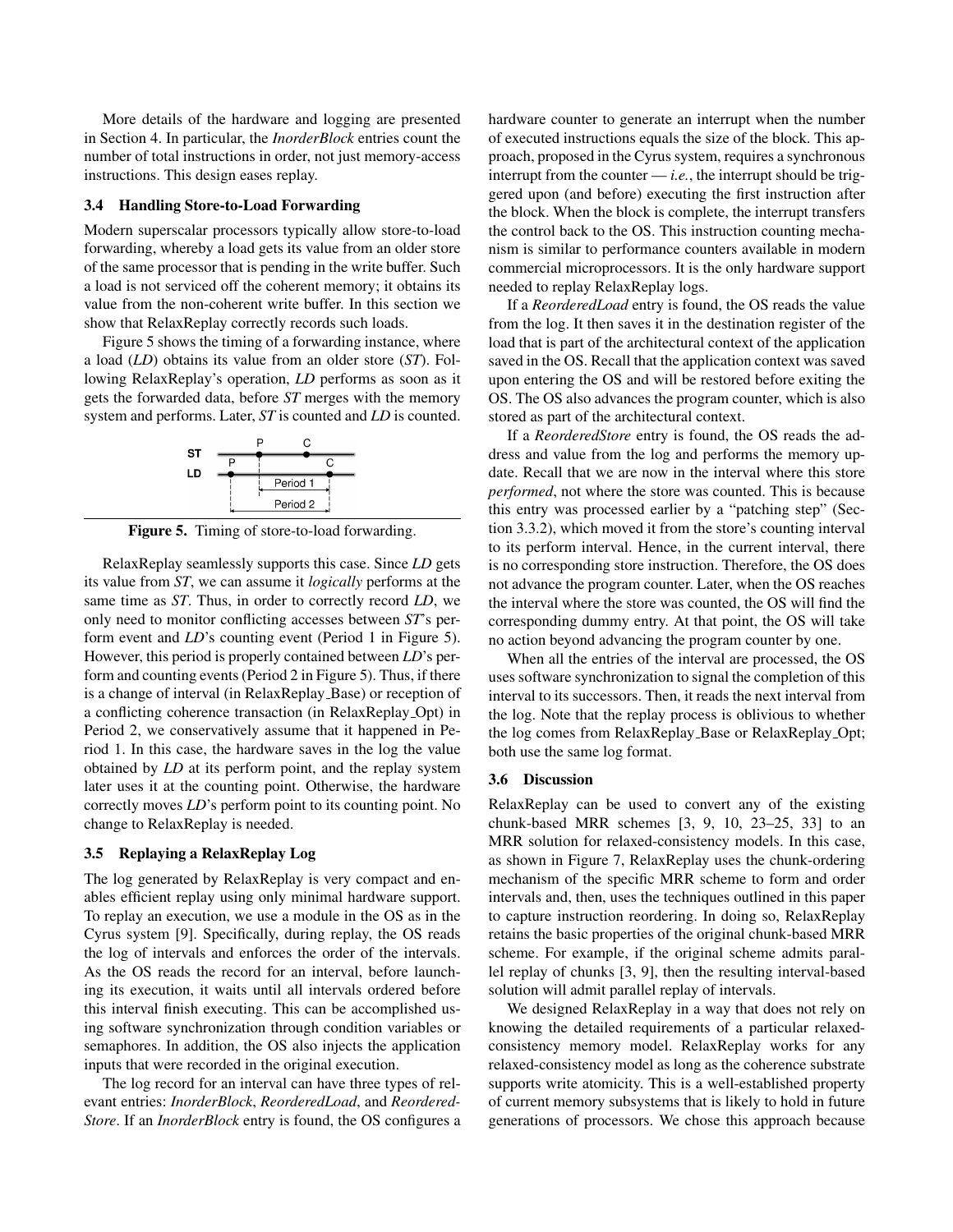

Figure 6. RelaxReplay architecture in detail: per-processor Memory Race Recorder (MRR) (a), TRAQ entry (b), and format of the different entry types in an interval's log record (c). The dashed boxes indicate the components specific to RelaxReplay Opt.



Figure 7. RelaxReplay can be paired with any chunk-based MRR scheme.

the memory models of most commercial processors are ill defined. In addition, new generations of processors may add new instructions to their ISAs that use different memory models than the older instructions. Finally, memory models are often defined in abstract, usually declarative, terms that do not provide much intuition about the implementation techniques used to support them.

# 4. Detailed Implementation Issues

# 4.1 Memory Race Recorder

Following previous RnR designs, we place the hardware for recording memory races in a per-processor Memory Race Recorder (MRR) module. This module is shown in the top right part of Figure 6(a). It comprises two parts. On the left side, there is the mechanism for creating and ordering intervals, which can reuse any of the designs proposed by existing chunk-based recorders. On the right side, there is the mechanism to track events within intervals, which is the proper RelaxReplay hardware. The inputs to the MRR module are processor signals (instruction dispatch into the ROB, instruction retirement, memory operation performed, and pipeline squash), and memory system signals (coherence transactions).

For the mechanism to create and order intervals, we show a design that follows the QuickRec [25] approach. This approach records a total order of intervals based on a globallyconsistent scalar timestamp. The timestamp associated with each interval is the cycle count of a global clock when the interval was terminated. Intervals are ordered according to their timestamps. The scheme uses a snoopy coherence protocol.

As shown in the figure, the hardware needed is a pair of Bloom filters [4] as the read and write signatures of the current interval, a Global Timestamp counter that counts the number of cycles of a global clock, and a Log Buffer that automatically saves the log records. When memory operations are performed, their line addresses are inserted into the signatures. Snooped coherence transactions are checked against the signatures; if a conflict is detected, the current interval is terminated.

The proper RelaxReplay hardware is on the right side, and records the events within an interval. It comprises the TRAQ, the Current Interval Sequence Number (CISN), the Current InorderBlock Size count, and the Snoop Table. The latter is only needed in RelaxReplay Opt and will be discussed later. The Current InorderBlock Size count is the number of in-order instructions that have so far been counted for the current block; this count is saved in the next *InorderBlock* entry logged.

Memory-access instructions are inserted into the TRAQ in program order when they are dispatched to the ROB. If the TRAQ is full, instruction dispatch stalls. The TRAQ also receives pipeline flush information from the processor, in order to keep its state consistent with the ROB's. Specifically, if the ROB is flushed, then the TRAQ is also flushed accordingly. This occurs, e.g., on a branch misprediction. If an individual instruction in the ROB is squashed and replayed, the TRAQ takes no action, since its entry in the TRAQ will be correctly overwritten upon the re-execution of the instruction. This occurs, e.g., when a speculative load is squashed and replayed due to memory consistency requirements.

Figure 6(b) shows a TRAQ entry. Each memory-access instruction allocates a TRAQ entry and stores the address accessed, the value read or written, and the PISN. The other two fields in a TRAQ entry are the Snoop Count and the Non-Memory Instruction (NMI) field. The former is only needed in RelaxReplay Opt and will be discussed later. The NMI field enables RelaxReplay to log block sizes (in *InorderBlock*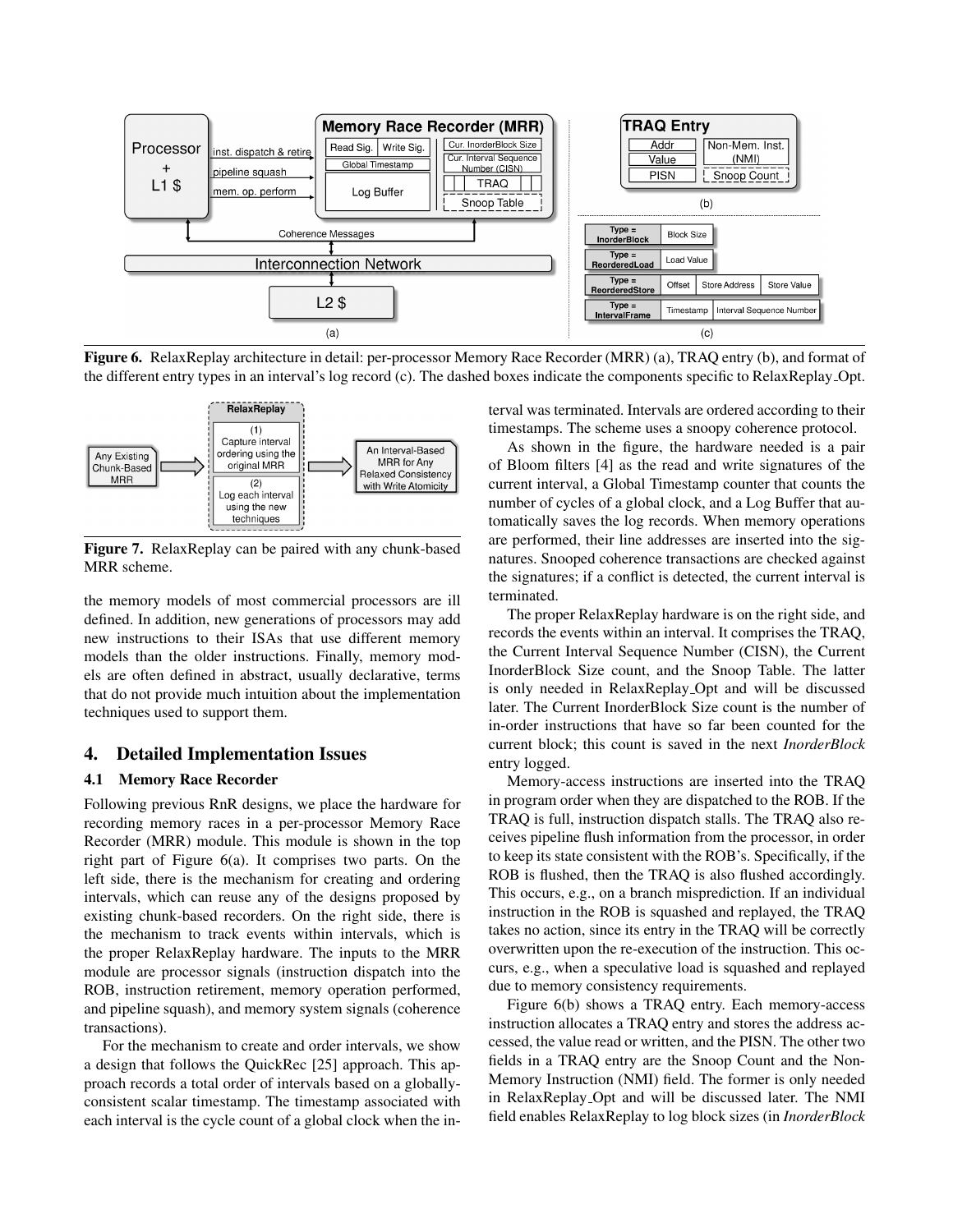entries) in number of instructions rather than in number of memory-access instructions. This support may ease replay because processors are more likely to provide interrupt support for number of instructions executed than for number of memory-access instructions executed.

The NMI field works as follows. When a memory-access instruction (*M*) is dispatched and obtains a TRAQ entry, its NMI field is set to the number of instructions dispatched since the most recent memory-access instruction. Then, when *M* reaches the TRAQ's head and is counted, the Current InorderBlock Size count is incremented by the value in the NMI field (plus one if M is not reordered).

The NMI field has a limited number of bits, which is 4 in our implementation. It is possible that more than 15 instructions appear between two consecutive memory-access instructions. In this case, RelaxReplay allocates a TRAQ entry for each group of 15 such instructions. These TRAQ entries do not correspond to any memory-access instruction, and their NMI field is set to 15.

Figure 6(c) shows the format of the different types of entries in the log record of an interval. An *InorderBlock* entry is recorded for a group of consecutive instructions to be replayed in order. It includes the value of the Current InorderBlock Size count. A *ReorderedLoad* and *Reordered-Store* entry is recorded for each reordered load and store, respectively; their fields have been discussed before. An interval may log multiple instances of each of these three entry types. Finally, when an interval ends, an *IntervalFrame* entry is logged, with the value of CISN to identify the interval. In addition, an IntervalFrame must also contain some ordering information to establish its order among all the recorded intervals. The information required depends on the particular interval-ordering mechanism used. In our case, since we use the QuickRec interval ordering, it suffices to record the current value of the Global Timestamp.

### 4.2 Extension for RelaxReplay Opt

RelaxReplay Opt tracks the coherence transactions that a processor observes between the perform and counting events of a memory-access instruction. If the address of any of them conflicts with the address accessed by the instruction, the latter is declared reordered at counting time. To track transactions, RelaxReplay Opt adds the *Snoop Table* in the MRR (Figure 6(a)) and the *Snoop Count* in each TRAQ entry (Figure 6(b)).

The Snoop Table consists of two arrays of counters (Figure 8). When the processor observes a coherence transaction, the transaction's line address is hashed, using a different function for each array, and the resulting two counters in the arrays are incremented. We use two arrays to reduce false positives caused by aliasing. When a memory-access instruction performs, its line address is hashed, and the corresponding two counters in the Snoop Table are read. The current values of these two counters are then stored in the Snoop Count field of the TRAQ entry. Later, when the instruction

is counted, if its PISN is not equal to CISN, the two counters are read again from the Snoop Table. Their current values are compared to the values saved in the Snoop Count field. If none of the counters has changed or only one has (this case is due to aliasing), the instruction is declared in order; otherwise, it is declared reordered. If it is in order, since we are moving the perform event of the instruction to the current interval, we insert the address accessed by the instruction in the read or write signature (for a load or store, respectively), to ensure proper ordering of intervals.





Figure 8. Snoop Table structure in RelaxReplay Opt.

The counters are allowed to wrap around. Moreover, no action is taken when a line is evicted from the cache: there is no danger of missing a coherence transaction because, in a snoopy protocol, all caches see all the transactions.

Overall, although conservative, this design correctly detects all of the true conflicts. The only problem would be if the counter size was so small that between the perform and counting points, a counter could wrap around and reach exactly the same value. To prevent this case, we use sizable structures: two 64-entry arrays of 16-bit counters. This means that the overall Snoop Table size is 256 bytes. In addition, the Snoop Count field in each TRAQ entry is 4 bytes. For the 176-entry TRAQ that we evaluate, the combined size of all the Snoop Count fields is 704 bytes. These are minor costs for RelaxReplay Opt's large reduction in log size and increase in replay speed (Section 5).

#### 4.3 RelaxReplay for Directory Coherence

RelaxReplay's mechanism to track events within intervals remains unchanged for directory-based coherence, whether centralized or distributed, as long as write atomicity is guaranteed. The mechanism to order intervals may need to change, and we can use any of the proposed chunk-based MRR schemes that work for directories.

One issue that appears in directory-based protocols is that, after a dirty line is evicted from a cache, the cache is no longer able to observe coherence transactions on the line. In this case, the Snoop Table proposed in Section 4.2 for RelaxReplay Opt would lose its ability to observe conflicting transactions. To solve this problem, when a dirty line is evicted, its address is hashed and the two corresponding counters in the Snoop Table are incremented. This ensures that any memoryaccess instruction that performed an access to that address but has not been counted yet, is conservatively declared reordered. Hence correctness is preserved.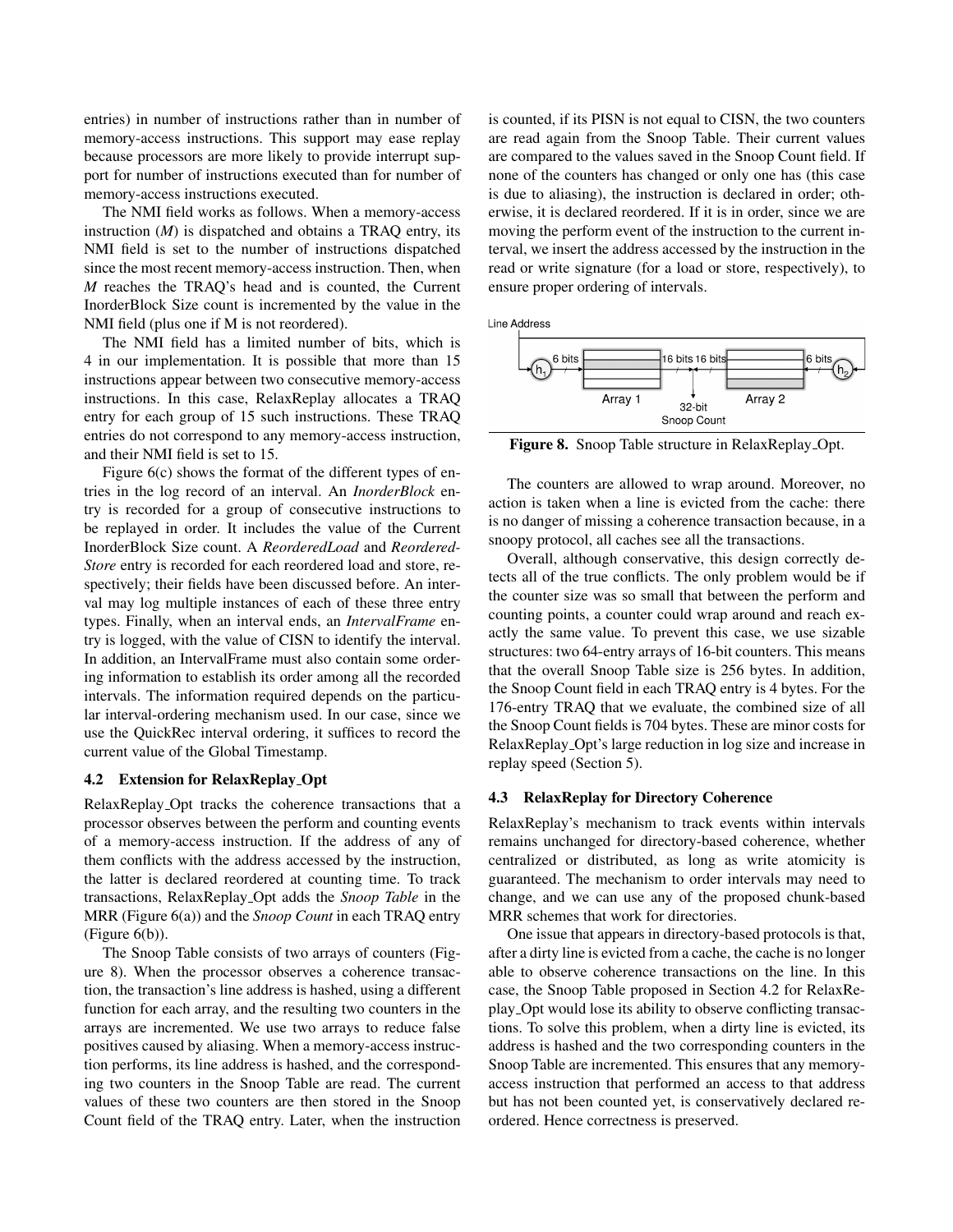### 4.4 Modest Hardware Complexity

RelaxReplay's hardware tracks events within intervals. Such hardware is local to the processors, rather than being distributed system-wide. Even within a processor, it leverages the well-understood general structure of the ROB. It does not require any changes to the cache coherence protocol of the machine. Moreover, its operation is independent of the scheme used to order intervals. Consequently, when RelaxReplay is paired with an interval ordering scheme that itself does not require modifications to the coherence protocol, such as QuickRec [25] or Cyrus [9], RelaxReplay provides a general MRR solution that works without coherence protocol modifications. This fact substantially lowers its hardware complexity. Finally, the resulting log can be replayed using minimal hardware support, which is very similar to existing performance counters.

# 5. Evaluation

### 5.1 Experimental Setup

We evaluate RelaxReplay with a cycle-level execution-driven simulator. We model a multicore with 4, 8 (default), or 16 cores. The cores are 4-issue out-of-order superscalars that use the RC memory model. Cores have a private L1 cache and a shared L2. The interconnection network is a ring that uses a MESI snoopy cache-coherence protocol. Table 1 shows the architectural parameters, including those of RelaxReplay. From the table, we can compute the overall size of the perprocessor RelaxReplay structures. Specifically, for RelaxReplay Base, the overall MRR module of Figure 6(a) is 2.3KB, of which the TRAQ uses 1.8KB; for RelaxReplay Opt, the MRR is 3.3KB, of which the TRAQ uses 2.5KB. Since the processor has 2 Ld/St units, we design the TRAQ to be written twice (at perform events) and read twice (at counting events) per cycle. We design the Snoop Table to be read twice (typically at perform events) and written once (on a snoop) per cycle. We run SPLASH-2 codes [34].

The effectiveness of RelaxReplay's instruction tracking mechanism depends on the average size of the intervals. To a large extent, this size is determined by the maximum interval size chosen by the chunk-based recorder paired with RelaxReplay. Some recorders, such as Karma [3] and Cyrus [9] set the maximum interval size to a small value, in order to increase replay parallelism. Other schemes, such as CoreRacer [24] and QuickRec [25], use a very large maximum interval size because they replay sequentially, and large intervals have lower overheads. Thus, to assess the sensitivity of RelaxReplay to the maximum interval size, we evaluate RelaxReplay with two different maximum interval sizes: 4K instructions and infinitely large (INF).

To estimate replay performance, we have written a software module to control the replay according to the algorithm outlined in Section 3.5. In a real system, this module would be part of the OS. However, our execution-driven simulation setup does not run OS code. Thus, to measure the overhead

| Processor and Memory System Parameters |                                                      |
|----------------------------------------|------------------------------------------------------|
| Multicore                              | Ring-based with MESI snoopy protocol                 |
|                                        | 4, 8 (default), or 16 cores                          |
| Core                                   | 4-way out-of-order superscalar @ 2GHz                |
|                                        | 176-entry ROB, 2 Ld/St units                         |
|                                        | 128-entry Ld/St queue                                |
| L1 Cache                               | Private, 64KB, 4-way assoc, 64-entry MSHR            |
|                                        | 32B line, write-back, 2-cycle round-trip             |
| L <sub>2</sub> Cache                   | Shared, 512KB per core, 16-way assoc                 |
|                                        | 64-entry MSHR                                        |
|                                        | 32B line, write-back, 12-cycle avg. round-trip       |
| Ring                                   | 32B wide, 1-cycle hop delay                          |
| Memory                                 | 32B bus, 150-cycle round-trip from L2                |
| <b>RelaxReplay Parameters</b>          |                                                      |
| Read & Write Sigs.                     | Each: $4 \times 256$ -bit Bloom filters with H3 hash |
| Glob time, Curr bl sz                  | 64bits, 32bits                                       |
| CISN, Log buffer                       | 16bits, 8 cache lines                                |
| TRAO                                   | 176 entries, each is 14.5B (RelaxReplay_Opt)         |
| Snoop Table                            | 2 arrays, 64 entries each, 16-bit entry              |

Table 1. Architectural parameters.

of this control software, we link its code with the code of the application. With this setup, we can measure its performance cost. This control software uses the recorded total order of intervals to enforce interval ordering. For this, it uses condition variables. Then, for each interval, it follows the algorithm explained in Section 3.5: it executes the interval's *InorderBlock* blocks on the hardware, and emulates the execution of the reordered instructions.

In the following, we first characterize the logs. Then, we evaluate the recording and replay performance. Finally, we analyze RelaxReplay's scalability with the processor count.

### 5.2 Log Characterization

We start by analyzing how many memory-access instructions are found by RelaxReplay to be reordered. Figure 9 shows the number of such instructions as a fraction of all memoryaccessinstructions, for 4K maximum intervals(Chart (a)) and INF maximum intervals (Chart (b)). Each chart shows bars for all the applications and the average. In each case, we have bars for RelaxReplay\_Base and RelaxReplay\_Opt.

On average, RelaxReplay Base logs 1.7% and 0.17% of memory instructions as reordered for 4K and INF intervals, respectively. This number is much smaller than the 60% of memory-access instructions that are performed out of program order, as shown in Figure 1. This shows that most of the reorders are invisible to other processors. In fact, RelaxReplay Opt reduces this fraction even more — to a minuscule 0.03% for both 4K and INF intervals. As we will see, this large reduction has a significant impact on the size of the generated logs and the replay speed.

In all cases, loads dominate the reordered instructions. Comparing the 4K and INF results, we see that larger intervals help RelaxReplay Base reduce the fraction of reordered instructions. However, RelaxReplay Opt's effectiveness is independent of the interval size. This is because RelaxReplay Opt relies on the Snoop Table to detect reordered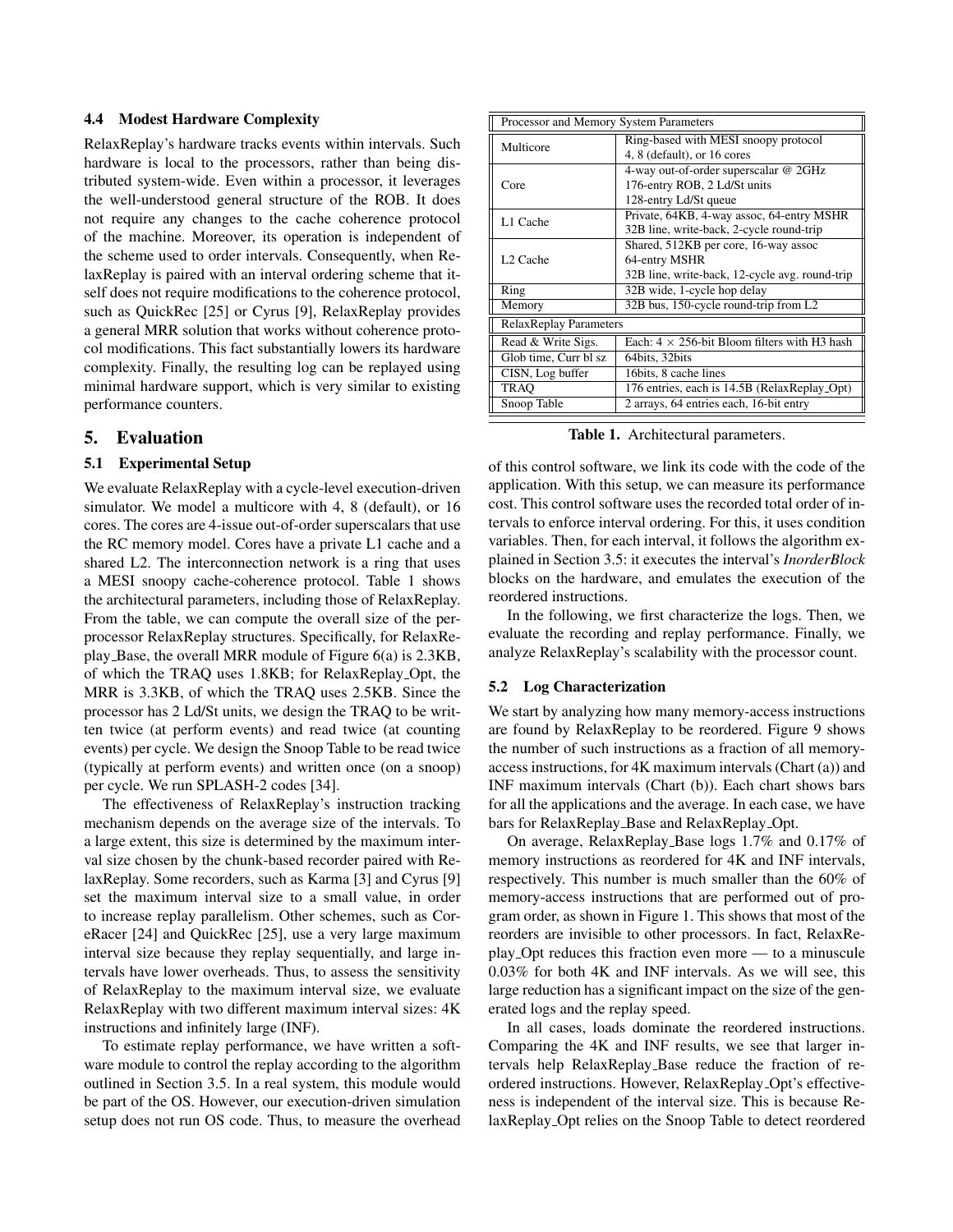

Figure 10. Number of *InorderBlock* entries (IBs), normalized to RelaxReplay Base, for 4K (a) and INF (b) intervals.

instructions, rather than on whether perform and counting events are in the same interval.

The number of reordered instructions affects the number and size of the *InorderBlock* entries in the logs. Recall that an *InorderBlock* entry corresponds to a set of consecutive inorder instructions. An *InorderBlock* is terminated by either a reordered access or an interval termination. Hence, if an optimization such as RelaxReplay Opt reduces the number of reordered accesses, the *InorderBlock* size increases and the number of *InorderBlock* entries goes down.

Figure 10 shows the number of *InorderBlock* entries in the logs for 4K (Chart (a)) and INF (Chart (b)) intervals. The figure is organized as the previous one except that, in each application, the bars are normalized to RelaxReplay\_Base. The figure shows that RelaxReplay Opt's ability to reduce the number of reordered access results in many fewer *InorderBlocks*. On average, it only logs 13% and 48% as many *InorderBlocks* as RelaxReplay Base for 4K and INF intervals, respectively.

Finally, Figure 11 shows the *uncompressed* log size for the two designs, in bits per  $1K$  instructions for  $4K$  (Chart  $(a)$ ) and INF (Chart (b)) intervals. We see that RelaxReplay Opt reduces the log size over RelaxReplay Base substantially the result of its ability to reduce the number of reordered instructions. For 4K intervals, the average log size per 1K instructions goes down from 360 bits in RelaxReplay Base to 22 bits in RelaxReplay Opt; for INF intervals, it goes down from 42 bits to 12 bits. These are substantial reductions in logging needs.

The resulting RelaxReplay Opt log sizes are 1–4x the log sizes reported for previous chunk-based recorders [6, 9, 10, 18, 23, 24] and are, therefore, comparable to them. This is despite the fact that the previous schemes required the strict SC or TSO models, while RelaxReplay Opt handles the relaxed RC model. In fact, RelaxReplay Opt's logs are quite small compared to the several GB/s of memory bandwidth available in modern machines. Indeed, in our experiments, RelaxReplay Opt generates on average only 48 MB/s and 25 MB/s of logging state for 4K and INF intervals, respectively, which is a small rate. On the other hand, RelaxReplay\_Base generates on average 840 MB/s and 90 MB/s. Although we consider the former excessive, the latter is small and shows that the simpler RelaxReplay Base design is a viable solution if large intervals are acceptable — i.e., when replay parallelism is not required.

#### 5.3 Characterization of Recording Performance

It can be shown that the execution overhead of recording under RelaxReplay Opt, or under RelaxReplay Base with INF intervals is negligible. This is consistent with past proposals for hardware-assisted RnR. To understand why recording overhead is negligible in these cases, consider the two main sources of overhead: memory bus contention as the log is being saved, and stalls due to lack of TRAQ entries. From the previous section, we deduce that the induced memory bus contention is negligible for RelaxReplay Opt and for RelaxReplay\_Base with INF intervals.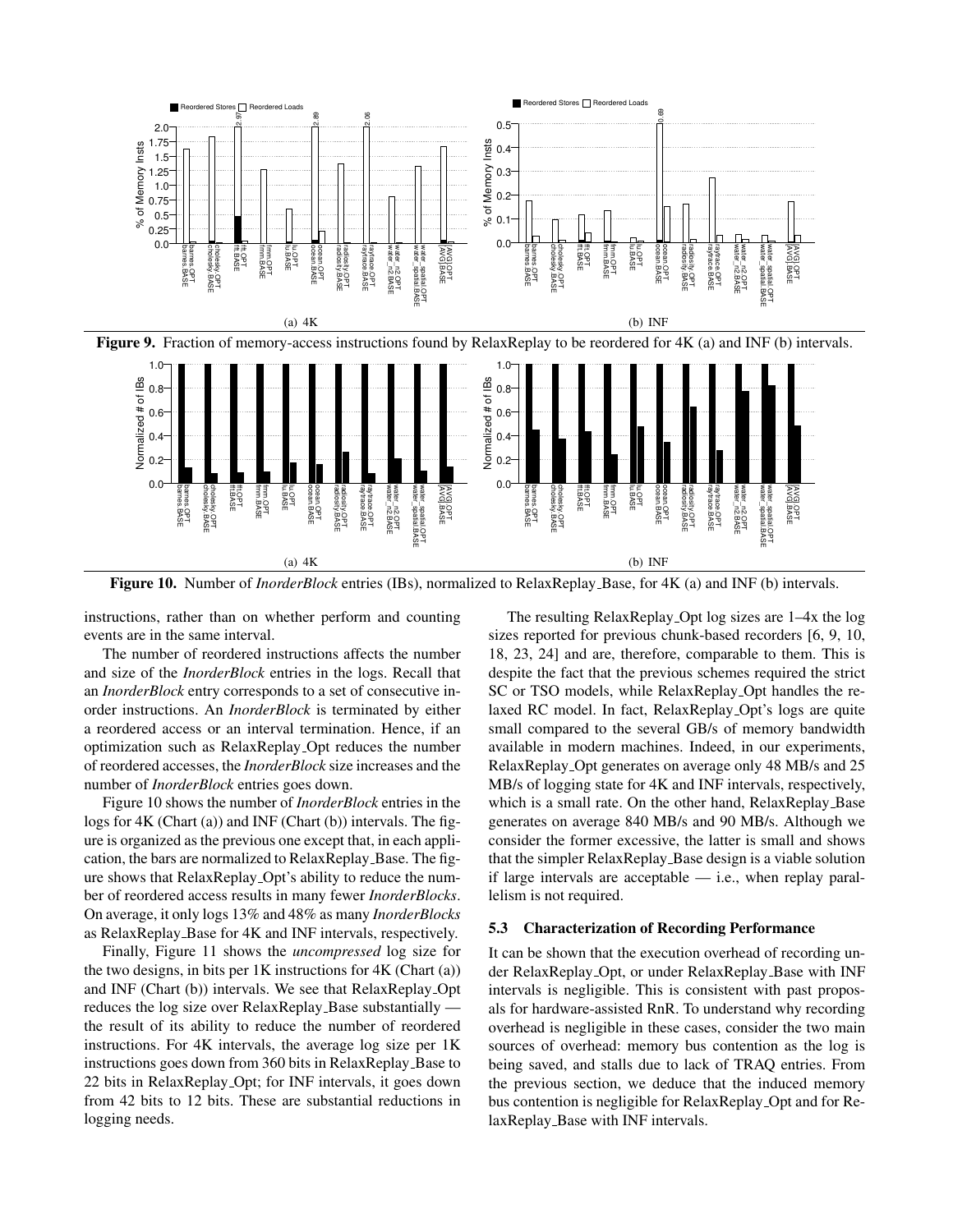

Figure 13. Replay time with Opt or Base logs, normalized to recording time, for 4K (a) and INF (b) intervals.

To assess the TRAQ stall, Figure 12 shows the TRAQ utilization. The figure applies to both RelaxReplay Opt and RelaxReplay Base. In Chart (a), we show the average number of TRAQ entries utilized by each application. We see that, in all cases, this number is less than 64. This is a small number compared to the TRAQ's 176 entries. In Chart (b), we show distributions of number of used TRAQ entries for four representative applications. In the figure, each bar corresponds to the fraction of samples where a certain number of entries (grouped in bins of 10) were used. As can be seen, although different applications have different overall shapes, in all cases, most of the time around 80 or fewer entries are used. Hence, TRAQ-induced stall is very rare. It can be shown that it accounts for less than 0.3% of the execution time for RelaxReplay Opt and for RelaxReplay Base with INF intervals.

### 5.4 Characterization of Replay Performance

Figure 13 shows the time it takes to replay the applications with RelaxReplay Opt logs or RelaxReplay Base logs, for 4K (Chart (a)) and INF (Chart (b)) intervals. For each application, the times are normalized to the time it takes to record the application, shown as the leftmost bar of each group. Note that, while recording was done in parallel with 8 processors, replay in these experiments is performed sequentially — because the interval-ordering mechanism records a total order of intervals. Moreover, the replay time is broken down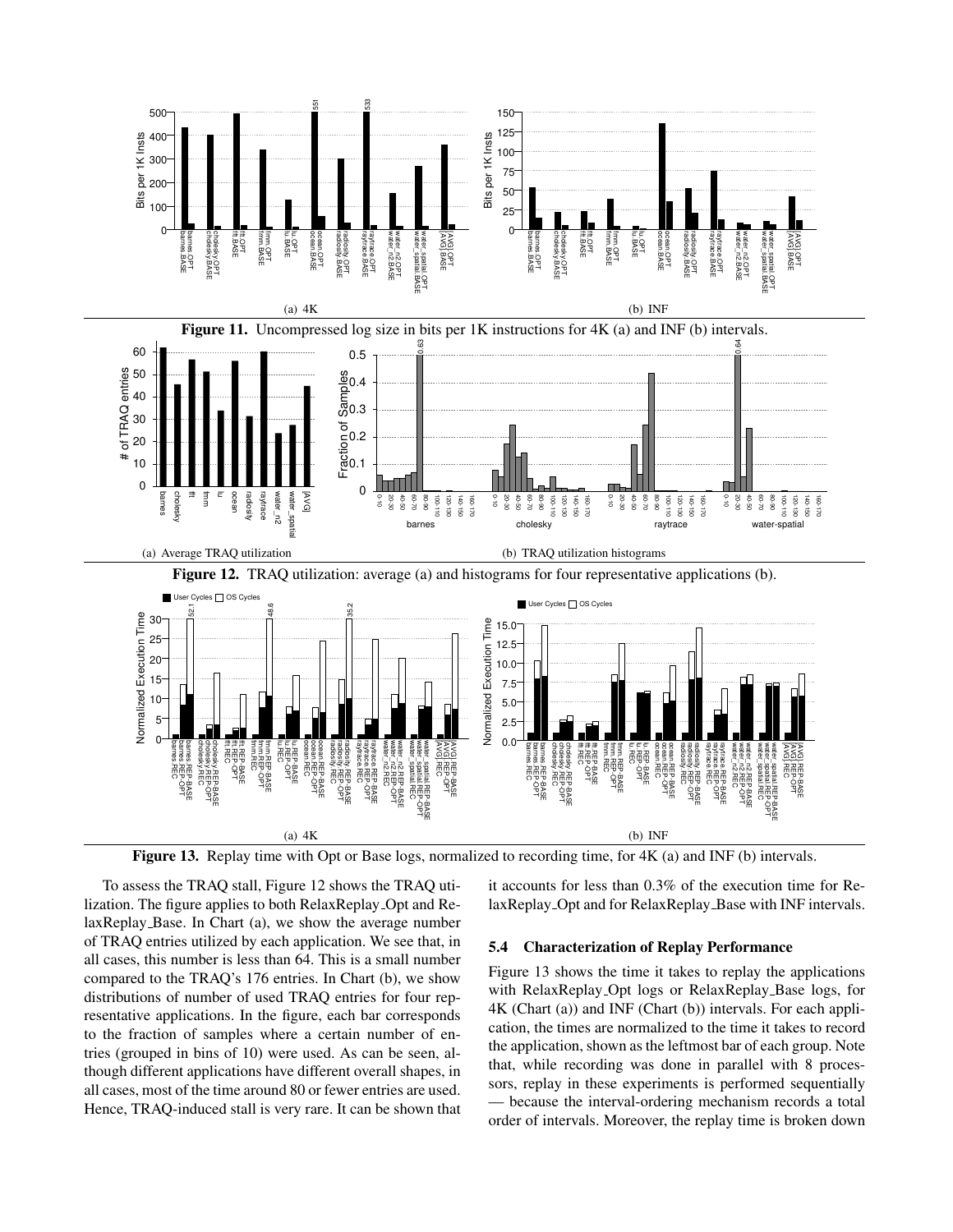into execution of the application (*User Cycles*) and execution of our control module that emulates the OS (*OS Cycles*). The latter orders intervals, reads log entries, and emulates reordered instructions.

From the figure, we see that replaying with the RelaxReplay Opt log is fast. Although the replay is performed sequentially, it takes on average only 8.5x and 6.7x as long as the parallel recording for the 4K and INF intervals, respectively. OS time is about a third to a sixth of the replay time.

Replay with the RelaxReplay Base log is a bit slower for INF intervals and substantially slower for 4K intervals. Specifically, sequential replay takes on average 8.6x and 26.2x as long as the parallel recording for the INF and 4K intervals, respectively. The slowdown is due to the larger fraction of reordered instructions. There is a substantial fraction of OS cycles, as the OS deals with reordered instructions. User cycles are sometimes higher than in the RelaxReplay Opt bars because there are more pipeline flushes, as endof-block interrupts transfer execution to the control module.

Overall, using the RelaxReplay Opt log or the RelaxReplay Base log with INF intervals ensures efficient replay. If we combine them with interval ordering schemes that admit parallel replay [3, 9], we expect substantially faster replay.

### 5.5 Scalability Analysis

To analyze RelaxReplay's scalability with the number of processors, we repeat the experiments with 4- and 16-core machine configurations. Figure 14 shows how the fraction of memory-access instructions that RelaxReplay perceives as reordered (Chart (a)) and the log generation rate (Chart (b)) change with 4, 8, and 16 processors (*P4*, *P8*, and *P16*) for RelaxReplay Base and RelaxReplay Opt. In each figure, the left- and right-hand sides present the results for the 4K and INF configurations, respectively. Each bar is the average of all the applications.



Figure 14. The effect of processor count on recording.

The figures show that both the fraction of reordered instructions and the log size increase with the number of processors. Leaving aside the case of RelaxReplay Base with 4K intervals, we see that both instruction reordering and log size are still small for up to 16 processors but increase noticeably, although not exponentially.

The reason for the increase is that, with more cores, we have more traffic and, in particular, more coherence traffic. Moreover, in our ring-based snoopy protocol, all processors observe all the traffic. As a result, there is more chance for false positives in the signatures and in the Snoop Table. The former causes additional terminations of intervals, which results in bigger logs and, in RelaxReplay Base, more reordering; the latter causes RelaxReplay Opt to count more reordered instructions. As a result, we see fast increases in both parameters. With directory coherence, we expect lower growth rates, as each core only sees coherence messages for the cache lines it accessed.

The case of RelaxReplay Base with 4K intervals is less sensitive to the number of cores. The reason is that its behavior is largely determined by the small maximum interval size. Adding more coherence transactions only has a marginal impact in further reducing the interval sizes.

# 6. Related Work

Some of the proposals for RnR of multithreaded programs on multiprocessors do not require any special hardware and, instead, rely on the OS, compiler and/or runtime libraries for RnR (e.g., [16, 22, 32]). MRR with these techniques has a relatively-high performance overhead, perturbs the timing of parallel execution, and typically requires modified binaries. Due to space constraints, we do not discuss them.

Hardware-assisted MRR techniques use special hardware support for recording memory-access interleaving. FDR [35] and RTR [36] record dependences between pairs of communicating instructions. This can result in large log sizes or requires expensive hardware data structures to reduce the log size. Also, the resulting fine-grain ordering constraints can hurt replay efficiency. While FDR only supports SC, RTR supports TSO by recording the value of loads that may violate SC. Similar to our approach, it records a load's value if there is a conflicting access to its memory location between the time the load performs and all of its predecessors perform.

To remedy the large log size and fine-grain ordering constraints of earlier designs, chunk-based schemes were proposed. DeLorean [18] and Capo [19] use the speculative multithreading hardware of Bulk [31]. The underlying hardware enforces SC while allowing aggressive out-of-order execution of instructions. The execution is recorded by logging the order in which processors commit their chunks.

Rerun [10] and Karma [3] are chunk-based techniques for conventional multiprocessors with directory coherence. The papers also include proposals to integrate RTR's solution for TSO recording with their chunk-based schemes. As such, they can be considered as chunk-based recorders for TSO. However, they only provide high-level discussions about how the integration could be done without providing detailed designs or results. Timetraveler [33] builds on Rerun and reduces its log size. While Rerun terminates a chunk upon the first conflicting coherence transaction, Timetraveler allows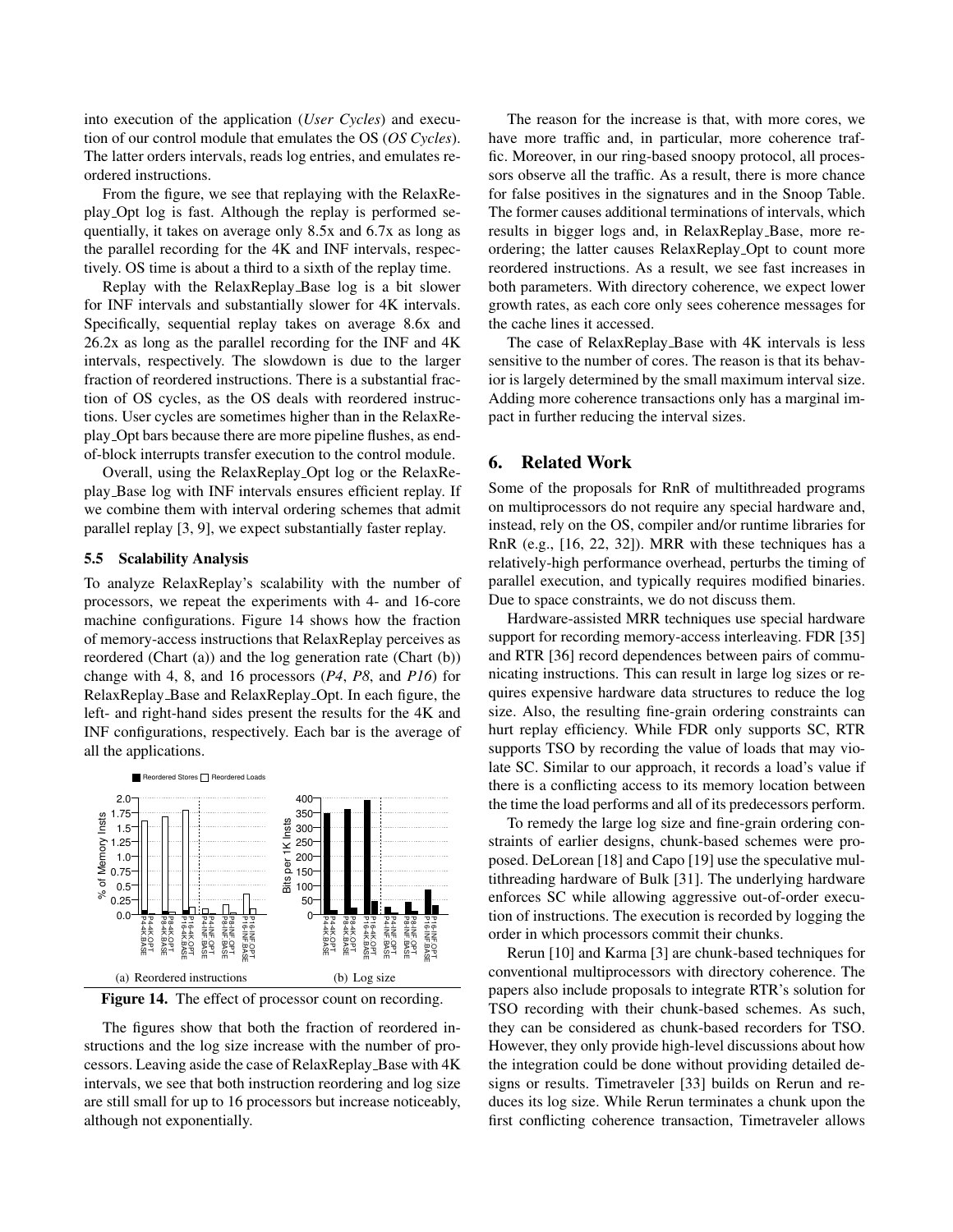the chunk to grow beyond that, to reduce the chunk count and, thus, the log size.

Intel MRR [23], Cyrus [9] and CoreRacer [24] are chunkbased recorders for snoopy protocols. While the first two assume SC, CoreRacer supports TSO by recording the number of stores pending in the processor's write buffer when a chunk terminates. CoreRacer can then correctly account for reordered and forwarded loads by simulating the write buffer's content during replay. However, replay efficiency may suffer because it requires write buffer simulation. Also, recording the pending stores for a chunk is often unnecessary, since the resulting reordering is rarely visible to other processors. QuickRec [25] is an FPGA implementation of a similar approach.

Some schemes have described parallel replay, such as De-Lorean [18] and Capo [19] (both through speculative execution), Karma [3] and Cyrus [9].

LReplay [6] does not monitor coherence transactions; it includes a non-trivial centralized module that directly tracks the memory accesses performed by all cores. It relies on this module to detect inter-processor dependences. It supports TSO using RTR's approach. Due to its recording technique, its replay algorithm needs to simulate all instructions.

Strata [21] is designed for SC machines and records a stratum (i.e., one chunk for each processor in the system) when a dependence occurs between any two processors. A stratum is recorded only if the source and destination instructions are not already separated by a stratum. By replaying one stratum at a time, all data dependences can be enforced.

Lee et al. [15, 17] use off-line search to infer inter-thread dependences for SC [15] and TSO [17] executions. They do not record dependences. Instead, they log data fetched on a cache miss (when it is accessed for the first time). This allows independent replay of each thread. They also periodically record some Strata hints to speed-up the offline search. Using the per-thread replays and the hints, interthread data dependences are determined off-line.

Rainbow [27] builds on the sequentially-consistent Strata and improves it in two ways. Firstly, it uses a centralized hardware structure, called Spectrum History, to reduce the number of recorded strata, and thus, improve the log size and replay speed. Secondly, it shows that the same data structure can aid in detecting potential SC violations in order to record non-SC executions. The idea is to record some information about delayed and pending instructions that allows it to replay the situation correctly when an SC violation happens. Although the paper discusses the hardware structures and algorithms required to implement the first improvement fairly extensively, the second part is only explained vaguely and at a very high level. In particular, detailed record and replay algorithms are only presented for the first contribution; the paper does not explain the mechanisms or hardware structures required to track and communicate the pending and delayed instructions that are central to its second contribution.

It is difficult to provide a detailed comparison between Rainbow and RelaxReplay, especially in terms of the hardware data structures, given Rainbow's lack of details and the complexity of its proposed SC-violation handling mechanism. However, it is clear that, similar to RelaxReplay, Rainbow requires write atomicity, since each instruction can only be recorded in a single spectrum. Unlike RelaxReplay, however, Rainbow cannot accommodate distributed directory protocols due to its centralized Spectrum History design. Also, unlike RelaxReplay, it needs to augment the coherence protocol messages and/or add new ones (if write-after-read dependences are to be explicitly recorded). In addition, it is unclear how the Spectrum History can be virtualized in order to accommodate application-level RnR (i.e., recording single applications instead of whole machines). Moreover, unlike RelaxReplay that can be applied to any chunk-based MRR scheme, the SC-violation handling mechanism of Rainbow is particular to its Strata-like design and cannot be directly used in conjunction with other MRR schemes.

# 7. Concluding Remarks

This paper proposed *RelaxReplay*, the first complete solution for hardware-assisted MRR that works for any relaxedconsistency model with write atomicity. With *RelaxReplay*, we can build an RnR system for any coherence protocol whether snoopy, centralized directory or distributed directory. RelaxReplay's insight is a new way to capture memoryaccess reordering. Each memory instruction goes through a post-completion in-order counting step that detects any reordering, and efficiently records it. We presented two designs with different hardware needs, log sizes, and replay speeds.

RelaxReplay's mechanism to capture memory-access reordering does not rely on consistency model specifications. It can be combined with the chunk-ordering algorithm of any existing chunk-based MRR proposal — enabling that proposal to record relaxed-consistency executions. Its hardware is local to the cores and does not change the cache coherence protocol. Finally, it produces a log that is compact and efficient to use for replay with minimal hardware support.

We evaluated RelaxReplay with simulations of an 8 processor RC multicore running SPLASH-2 applications. The results showed that RelaxReplay induces negligible overhead during recording. In addition, the average size of its log was 1–4x the log sizes reported for existing SC- or TSObased MRR systems, and still a small fraction of the bandwidth of current processors. Finally, deterministic replay is efficient, since the sequential replay of these 8 processors with minimal hardware support took on average only 6.7x as long as the parallel recording.

# Acknowledgments

This work was supported in part by NSF under grants CCF-1012759 and CNS-1116237, and Intel under the Illinois-Intel Parallelism Center (I2PC).